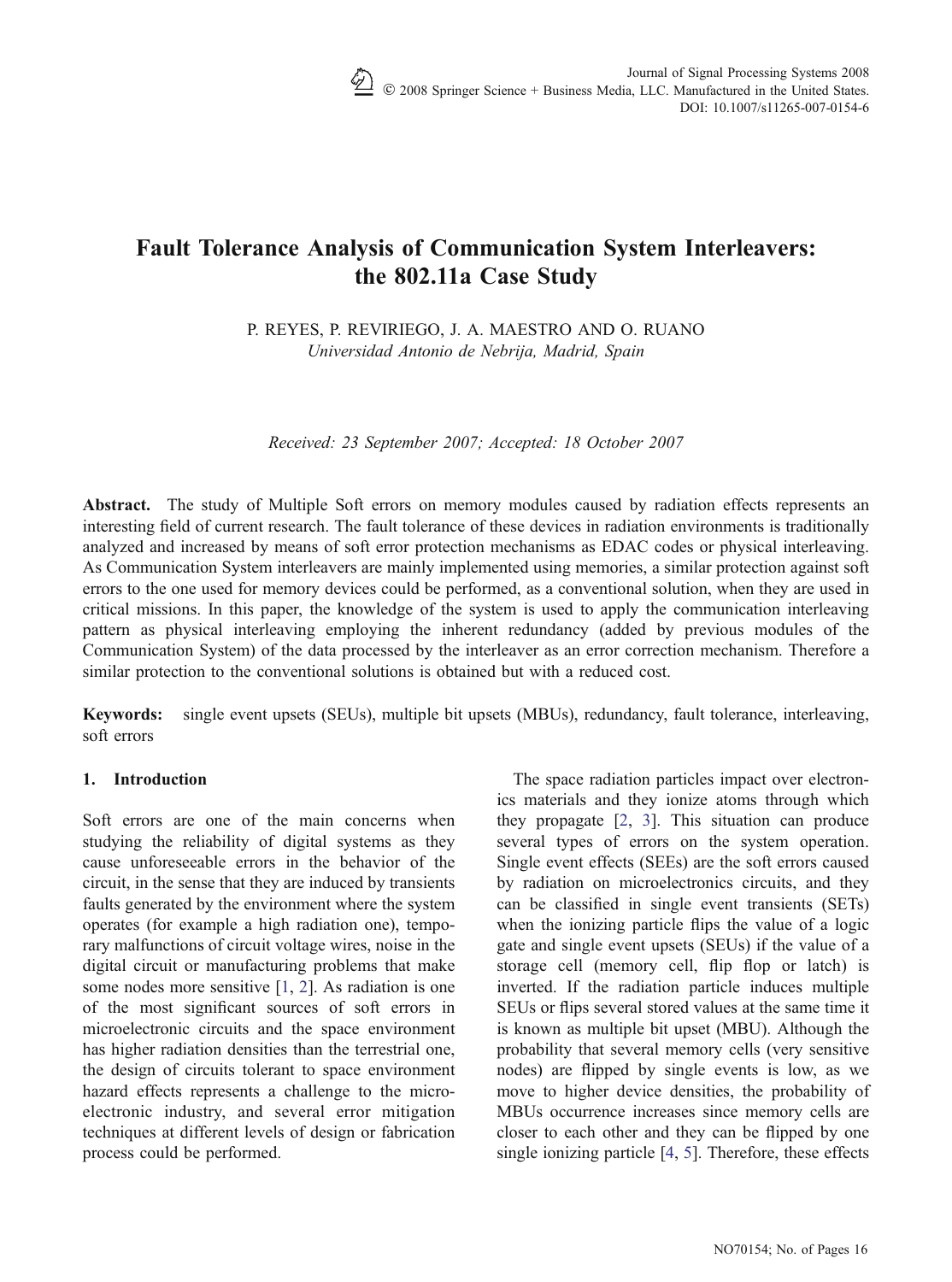<span id="page-1-0"></span>may cause errors in the system operation that exceed the failure rate specification (the frequency with which a system or component fails) in various application domains, as the space field. In such cases, error mitigation techniques should be added to memories (to deal with SEUs and MBUs), and eventually to combinational logic.

Error detection and correction codes (EDAC codes) that add several redundancy or parity bits to the protected words are the traditional solution used to reduce the number of faults in memory devices. Usually, and because the area, speed and power penalties of this error mitigation technique, the EDAC codes used have single error correction and double error detection capabilities (SEC-DED codes), that means that they can correct only single bit-flips on each protected or coded word (the correction process is performed by the decoder in the memory read operation). In such cases, when memories have to be protected against MBUs a conventional solution consists in using a SEC-DED code (as Hamming one) and a memory with physical interleaving, that adds physical distance between the bits that belong to the same protected word. If this physical distance is higher than the MBU size, the induced bit-flips will be corrected as a set of isolated SEUs on different coded words [\[5](#page-15-0), [6](#page-15-0)].

If the words of the memory protected with SEC-DED EDAC codes and physical interleaving are not

frequently read, it may happen that new bit flips occur on erroneous words that have not been corrected yet, so several errors could be accumulated in the same protected word with the consequence that the EDAC decoder will not have enough capacity to correct these multiple errors. In this case, additional protection techniques as scrubbing can be included. This protection mechanism consists in reading all the memory words periodically in order to prevent the accumulation of multiple errors in the same coded word [\[1](#page-14-0), [5](#page-15-0)].

In space applications, communication systems are needed to share information between satellites and terrestrial stations [\[7](#page-15-0)] and they can comprise different modules implemented with memories, like for example communication interleavers. These modules will be sensitive nodes to radiation effects and their fault tolerance should be analyzed and, in case of need, enhanced using some of the error mitigation techniques commented, as EDAC codes or physical interleaving. A block diagram of a typical radio communication system (based on the OFDM modulation) is shown in Fig. 1. Other systems will have a similar functionality and therefore the example presented illustrates a generic communication system.

One of the blocks in Fig. 1, commonly implemented using memory modules and known as block interleaver [\[8](#page-15-0)], is the interleaver whose function is to ensure that the bits that come from the convolutional



Figure 1. OFDM communication system block diagram.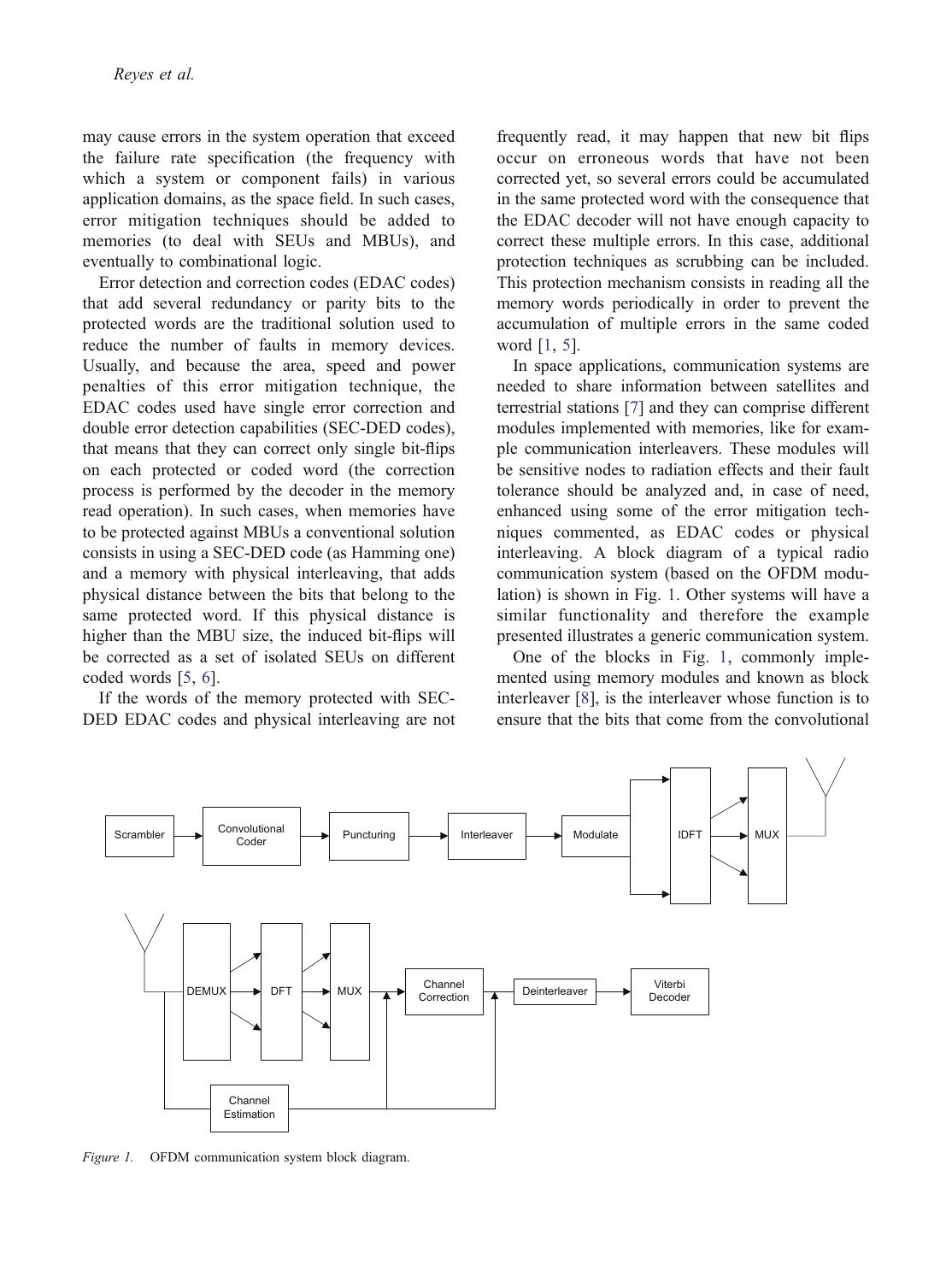encoder are interleaved such that consecutive bits at its input are separated at its output, following a specific interleaver pattern. This is done to protect against large bursts of errors on the transmission process as those will be converted by the deinterleaver (in the receiver) into a number of isolated errors. Taking into account that the codes used in most communications systems to correct errors are good at correcting isolated errors but they have a limited ability to deal with bursts of errors. If this communication or system interleaving pattern used to transmit logical contiguous bits out of order is applied in the write operation of the interleaver (a memory block), the bits that come from the convolutional encoder will not be stored sequentially in the memory, so a type of physical interleaving will be applied to the coded data, stored in the block interleaver by means of the communication interleaving pattern. Moreover, as the data interleaved has a certain information redundancy (as a result of the convolutional encoding) we are using the system knowledge ([\[9](#page-15-0)] to [\[12](#page-15-0)]) in the sense that the characteristics of the convolutional encoder and interleaver modules of the communication system are employed to obtain a protection mechanism against MBUs similar to the combination of physical interleaving with EDAC codes mentioned before.

As a common implementation for Communication Interleavers is based on memories and these circuits are very sensitive to MBUs occurrence, an analysis of the fault tolerance capability of communication systems (by means of several fault injection campaigns) considering different implementations of the block interleaver is performed in this paper, structured as follows. First, a related work section is presented in order to put in perspective other works based on system knowledge and communication systems testing. A general analysis of several block Interleaver implementations in terms of effectiveness against MBUs is performed in section [3](#page-3-0). In section IV the 802.11a communication system is used as a case study, on which simulations are done to illustrate the performance of the different implementations described in section [3](#page-3-0). Finally, conclusions of the work and future lines of research are presented.

### 2. Related Work

The specific knowledge of a circuit or application has been used to protect different designs. In the

following some examples covering signal processing systems and processors are given.

Several fault tolerant general purpose processors based on the system knowledge can be seen in [\[13](#page-15-0), [14](#page-15-0)], where ad-hoc fault tolerant implementations for IBM z990 servers and 8051 microcontroller, respectively, are presented, combining the use of parity bits, EDAC codes and triple modular redundancy (TMR) for control logic, caches and main memories. An implementation study of the fault tolerant Leon-3 processor based on similar error correcting mechanisms is illustrated in [\[15](#page-15-0)].

Furthermore, fault tolerant signal processing systems can be designed using the concept of systemknowledge. References [\[16](#page-15-0), [17](#page-15-0)] propose system knowledge based solutions for the fast Fourier transform (FFT), using different properties of the discrete Fourier transform (DFT) for the concurrent error detection (while the FFT circuit calculates the output), as Parseval's theorem.

The inherent fault tolerance of the signal representation domain is used as system knowledge too, references [\[18](#page-15-0), [19](#page-15-0)] present a signal representation in sigma-delta domain to enhance the fault tolerance against soft errors of several digital signal processing circuits as FIR filters.

Moreover, in [\[9](#page-15-0)] to [\[11](#page-15-0)] fault tolerant finite impulse response (FIR) Filters implementations using the knowledge of the system are proposed and compared (in terms of effectiveness against soft errors and area overhead) with the equivalent protected implementations using generic error mitigation techniques, as TMR and Hamming codes. The same authors propose a system knowledge based fault tolerant implementation for adaptive filters like echo cancellers in [\[12](#page-15-0)], where the system knowledge consists in using the inherent adaptation logic of the circuit to better correct the effects of soft errors on different structures of the adaptive filter.

In this context, a radiation-hardened high-speed serial data bus for satellite onboard communication is proposed in [\[20](#page-15-0)]. In [\[21](#page-15-0)], because of the wide use of signal equalizers in satellite communications and the space environment restrictions as low power dissipation, that creates the need of using adaptation algorithms with reduced computational cost, different non-linear functions used for the equalization process of Bussgang algorithms are compared in fault tolerant effectiveness. Note that a similar study of the fault tolerance of different communication interleaver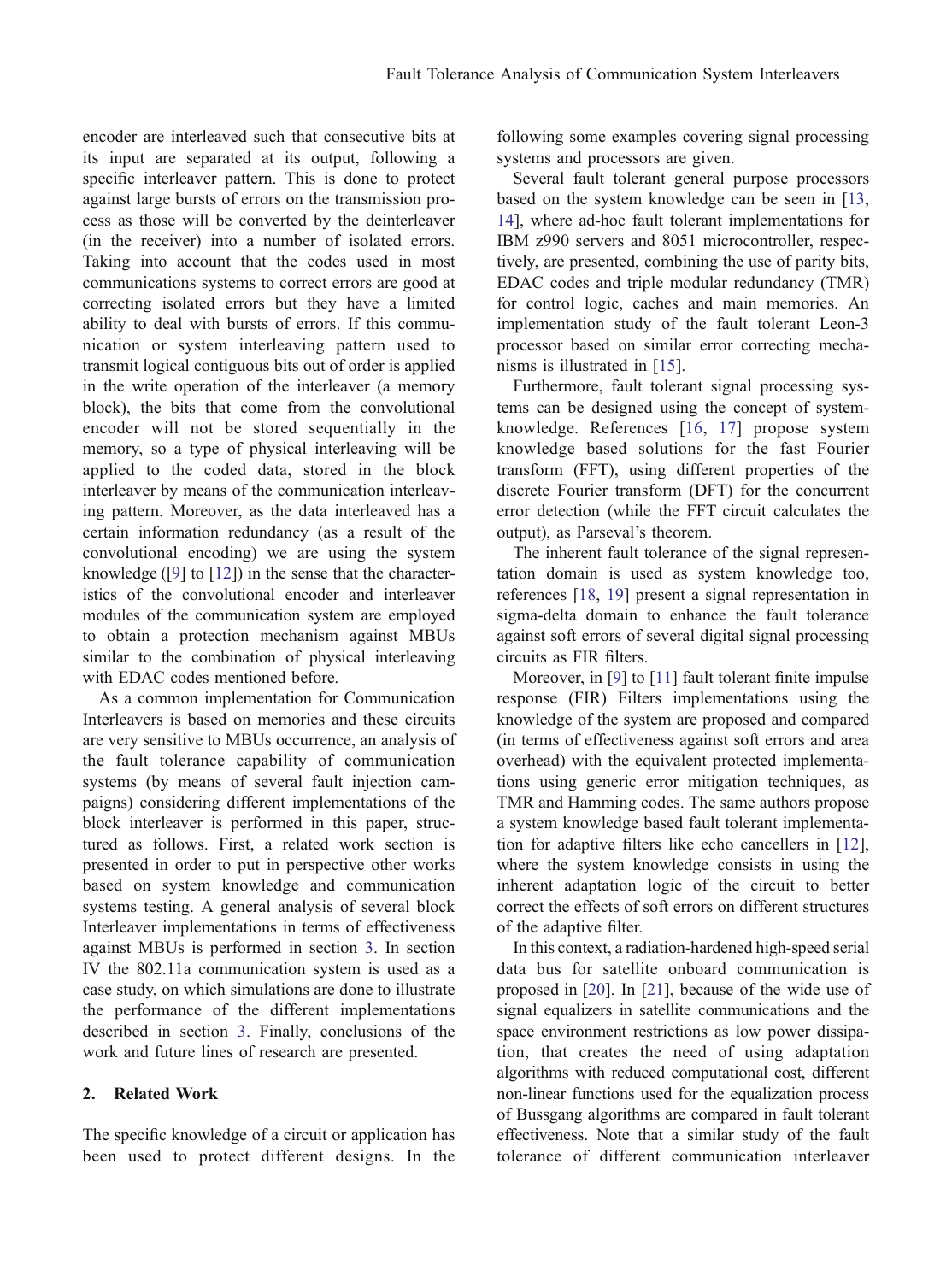<span id="page-3-0"></span>implementations, considering the whole system where it operates, is presented in the rest of this paper.

## 3. Fault Tolerance Analysis of Different Interleaver Implementations

The inherent redundancy of the bits stored in the communication interleaver, as they are coded with an error correction code prior to interleaving (see Fig. [1](#page-1-0)), is used as system knowledge to choose the best fault tolerant block interleaver implementation when dealing with MBUs on this module. The idea behind the analysis performed is that the information that comes from the convolutional encoder has enough redundancy to correct, with high probability, isolated errors while its capacity to correct bursts of errors is worse. So the main idea consists in taking advantage of introducing physical distance between contiguous logical bits susceptible to be flipped (bits that have information redundancy), that means to use the interleaving process as a fault tolerant mechanism, either the communication interleaving itself or the addition of physical interleaving. Therefore, the three following points (and its combinations, shown in Table 1) will be analyzed:

- & Communication interleaving pattern applied in write or in read memory operations
- & Block interleaver memory with physical interleaving
- & Extra addition of information redundancy (EDAC codes) to the data that comes from the convolutional encoder stored in the block interleaver

Next, a description of the three possibilities and their combinations is presented.

## 3.1. Communication Interleaving in Read/Write Memory Operation

In order to transmit the logical data separated in time or frequency, the communication interleaving pattern could be applied before writing the block interleaver memory from where later the data is read sequentially (in order to be transmitted), or the data could be written sequentially and read using the communication interleaving pattern. This decision is not irrelevant and it affects to the fault tolerance of the system, as it will be seen in the following.

Figure [2](#page-4-0) tries to illustrate the differences between the two commented options, where signal int  $w/\overline{\text{int }r}$ controls if the interleaving pattern is performed in read or in write memory operations [\[22](#page-15-0)].

The next example tries to illustrate the differences (in fault tolerance against MBUs) between using the communication interleaving pattern in write or in read operations of the memory module. Let us consider a system that transmits 18 bits and where the system interleaving process performs the following operation:

For the sequence of bits: 0 1 2 3 4 5 6 7 8 9 10 11 12 13 14 15 16 17

The communication interleaving pattern is: 0 3 6 9 12 15 1 4 7 10 13 16 2 5 8 11 14 17

Where the numbers indicate the correct order of the bits in the sequence (the logical order) and the position in the sequence represents the transmission order. Therefore, after the interleaving process, the first transmitted bit will be the first logical bit (bit 0) but the second transmitted bit will be the fourth logical one (bit 3)...and so on.

If the memory module is read by rows, its width is 3 bits and the communication interleaving is imple-

| Physical interleaving    | Write/read                                                   | Use/No               | Case   |
|--------------------------|--------------------------------------------------------------|----------------------|--------|
| No physical interleaving | Communication interleaving process in write memory operation | No use of EDAC codes | Case 1 |
|                          |                                                              | Use of EDAC codes    | Case 2 |
|                          | Communication interleaving process in read memory operation  | No use of EDAC codes | Case 3 |
|                          |                                                              | Use of EDAC code     | Case 4 |
| Physical interleaving    | Communication interleaving process in write memory operation | No use of EDAC codes | Case 5 |
|                          |                                                              | Use of EDAC codes    | Case 6 |
|                          | Communication interleaving process in read memory operation  | No use of EDAC codes | Case 7 |
|                          |                                                              | Use of EDAC codes    | Case 8 |
|                          |                                                              |                      |        |

Table 1. Interleaver implementations considered for fault tolerance optimization.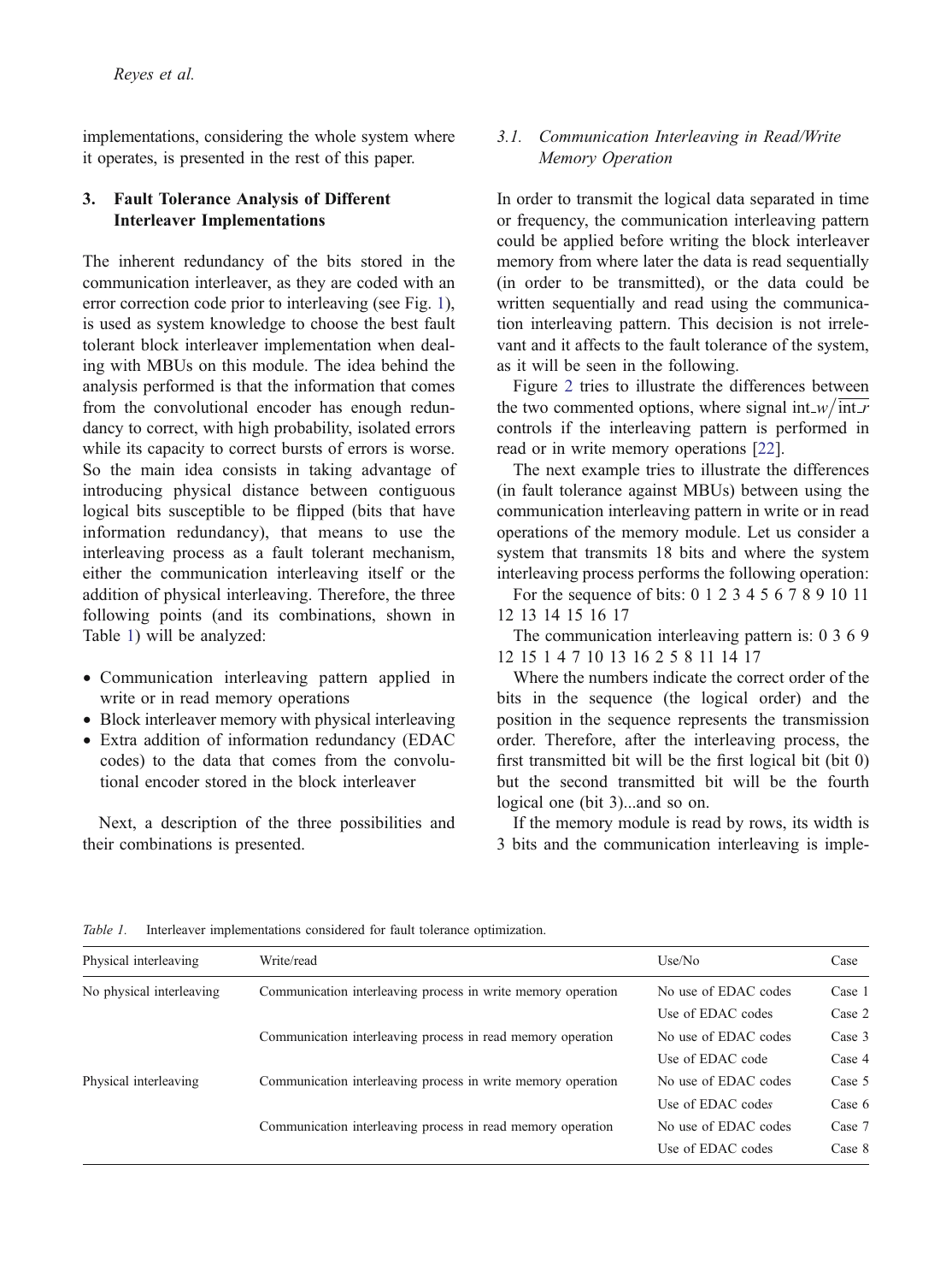<span id="page-4-0"></span>

Figure 2. Block interleaver pattern in read or write memory operations.

mented in the memory write operation, the block interleaver will have the bits stored in the following order (see Fig. 3):

However, if the bits are written in the memory in sequence and read using the communication interleaving pattern the interleaver memory content after the write operation would be:

It can be seen in Figs. 3 and [4](#page-5-0), in dotted lines, that the logical distances between contiguous physical bits are higher in the case of applying the interleaving pattern in the memory write operation (this difference is more visible when using real interleaving patterns, with higher interleaver depths or block interleaver sizes). Apart from the fixed parameters that have influence on the correction capacity of the convolutional code used (as convolutional encoder memory), it also depends on the logical distance of the bits affected by simultaneous faults (better with higher logical distance). Therefore, if an MBU affects to several information bits stored in the block interleaver, it would be more probable to overcome from MBUs that flip bits more separated, in logical terms.

Usually, the lower the number of inversions of the MBU is the more probable the MBU happens. That means that two simultaneous bit-flips are more probable than 3-bit MBUs. Besides, an event that causes MBUs on a memory module flips the stored value of adjacent memory cells [\[23](#page-15-0)] (vertically or/and horizontally). Therefore, it could be analyzed that the fault tolerance of the system will not be the same using the different block interleaver implementations shown in Figs. 3 and [4](#page-5-0). In this sense, when one MBU occurs on the implementation of Fig. 3 (interleaving pattern applied in the memory write operation) if it occurs on the two first positions of the fourth row (see Fig. 3, with bold letter and solid circles), bit 10 and bit 13 will be affected and it will be more probable that the Viterbi decoder (used at the receiver part as a decoder for coded bits with a convolutional encoder, see Fig. [1](#page-1-0)) may correct the errors using this implementation better than using the other where the communication interleaving pattern is performed in the memory read operation (see Fig. [4](#page-5-0), solid circles at same position). All of this thanks to the memory of the used convolutional encoder and the bigger logical distance between contiguous physical bits of the implementation of Fig. 3. It should be seen that the commented case (horizontal MBU) is the worse case that can appear when a 2-bit MBU occurs on the interleaver, for the specific pattern shown in Figs. 3 and [4](#page-5-0).



Figure 3. Bits stored in the interleaver, pattern applied in write operation.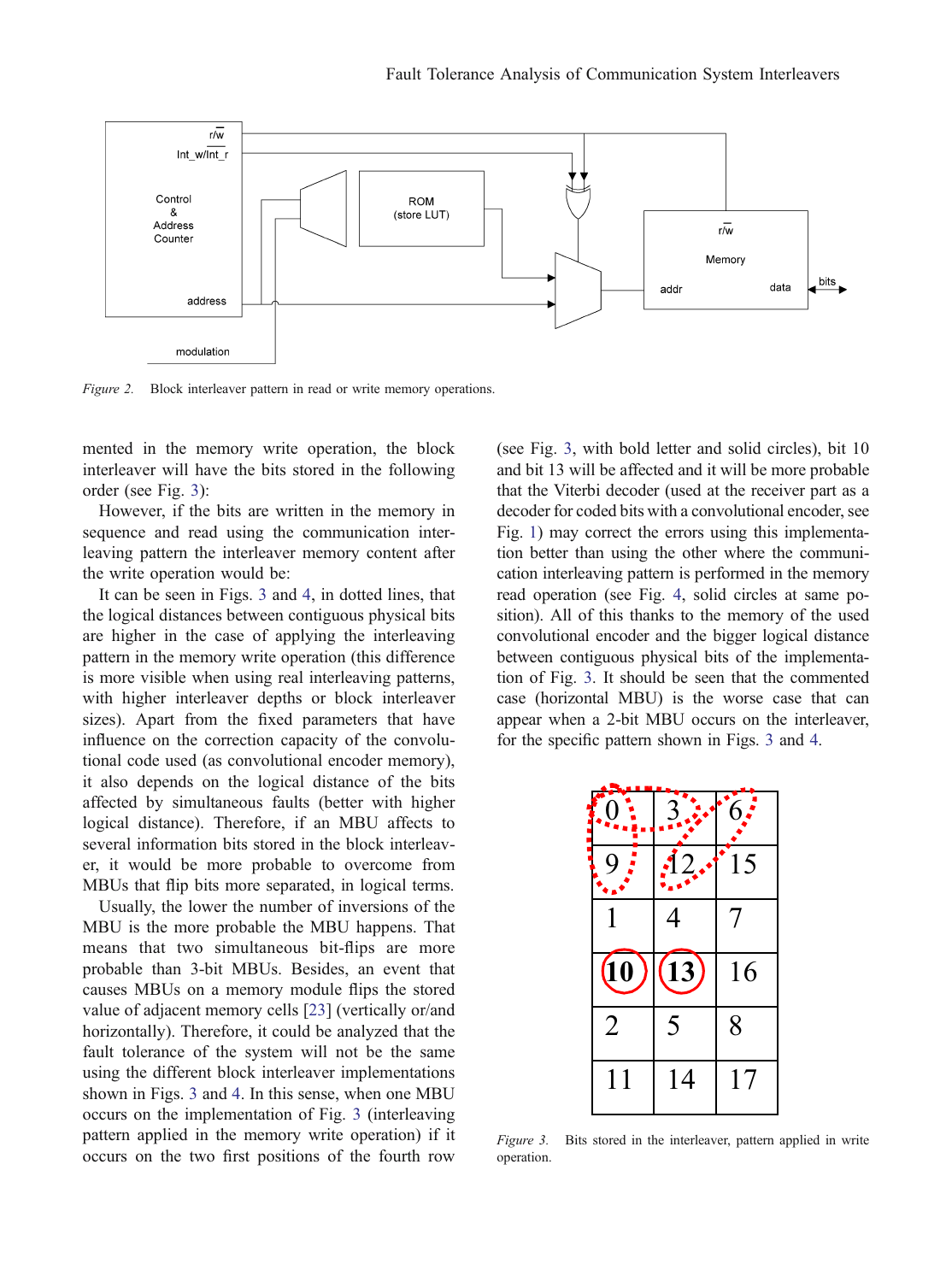<span id="page-5-0"></span>

Figure 4. Bits stored in the interleaver, pattern applied in read operation.

It must be noticed that, in general, if all the possible MBU patterns [\[23](#page-15-0)] are equally probable and bigger block interleavers are considered, the configuration shown in Fig. [3](#page-4-0) is more fault tolerant against multiple simultaneous soft errors than the one shown in Fig. 4. In conclusion, applying the communication interleaver pattern in the write memory operation would be better than applying it in the read one. But in this case, the combination of the block interleaver word size and the interleaving pattern itself influences in the fault tolerance results against MBUs (observe the case of block interleaver of 6-bit words) so it should be studied.

Furthermore, in any of the commented cases the fault tolerance will be worse if the used puncturing rate is larger in order to reach higher communication rates, because in this situation not all the outputs bits of the convolutional encoder are transmitted but some of them are eliminated, and the ability to correct errors is lower.

Therefore, when no additional error mitigation techniques are included in the design (as physical interleaving or EDAC codes), it is better to perform the interleaving pattern in the memory write operation (Table [1](#page-3-0): case 1) than in the read one (Table [1](#page-3-0): case 3).

## 3.2. Memory with Physical Interleaving

If a memory module with physical interleaving is used for the implementation of the communication interleaver the combination of the physical interleaving with the two possible implementations commented in A) should be analyzed (Table [1](#page-3-0) cases 5, 6, 7 and 8).

Memories with physical interleaving are commonly used (in combination with some type of SEC-DED EDAC code) to correct MBUs, and it consists in introducing physical distance between all the bits that belong to the same word. So, the main difference between physical and communication interleavers is that while physical interleavers are used to protect the content of the memory against MBUs, the system interleavers are used to protect the data to transmit from large error bursts on the transmission channel using the same idea: store or transmit (respectively) the bits that belong to the same word in a separated manner. In this sense, the communication interleaving pattern has been used in A) as physical interleaving one (case 1) to protect the data stored in the block interleaver against multiple soft errors. In this subsection the combination or not of the two interleaving patterns will be analyzed (cases 5 and 7).

Considering 3-bit words and a memory with physical interleaving patterns of 1 of 3 and 9 bits by row, if we try to write six words (A, B, C, D, E and F) the content of the memory would be the illustrated in Fig. 5.

Words:

$$
A: A_{11}A_{12}A_{13}, B: B_{11}B_{12}B_{13}, C: C_{11}C_{12}C_{13},
$$

Where:  $A_{11}A_{12}A_{13}$  are the 3 bits of the word A, for example, and each bit will be written at first row, columns 1, 4 and 7, respectively.

Different rows store different coded words and in the same row, the bits that belong to the same coded word are separated by two columns (physical interleaving pattern of 1 of 3).

If no EDAC codes are used cases 5 and 7 of Table [1](#page-3-0) should be analyzed. In case 5, the combination of the two interleaving patterns (communication and physical) is shown on the bits stored in the block interleaver. In case 7, the bits are stored in the block

| $\begin{array}{ c c c c c c c c c c c } \hline A_{11} & B_{11} & A_{12} & B_{12} & C_{12} & A_{13} & B_{13} & C_{13} \\\hline \end{array}$ |  |  |  |  |
|--------------------------------------------------------------------------------------------------------------------------------------------|--|--|--|--|
| $D_{11}$ $E_{11}$ $F_{11}$ $D_{12}$ $E_{12}$ $F_{12}$ $D_{13}$ $E_{13}$ $F_{13}$                                                           |  |  |  |  |
|                                                                                                                                            |  |  |  |  |

Figure 5. Physical interleaving.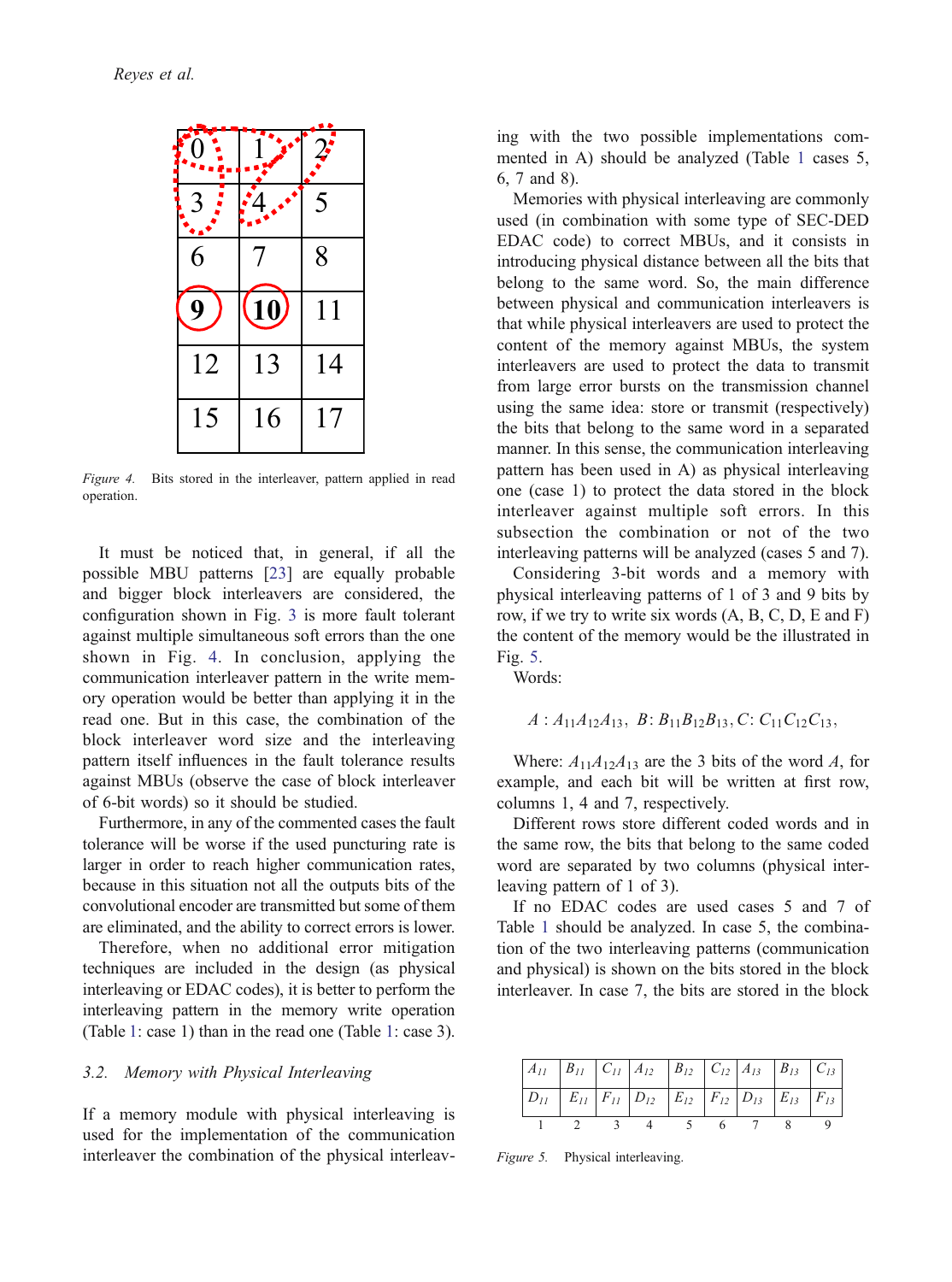|                              | $9.4$ $\frac{1}{2}$ $3$ $12$ $4$ |  |         | 6 15 |                |
|------------------------------|----------------------------------|--|---------|------|----------------|
| $10$ $2 \cdot \cdot 11$ 13 5 |                                  |  | 14 16 8 |      | $\frac{17}{2}$ |

Figure 6. Physical interleaving and communication interleaving pattern in memory write operation. Bits stored in the interleaver (minimal logical distance of 1).

interleaver by means of the physical interleaving and the communication interleaving is applied in the memory read operation. For the same example used in A) and the physical interleaving pattern shown in Fig. [5](#page-5-0) the two commented cases (5 and 7) would be the illustrated in Figs. 6 and 7.

The next considerations can be observed in Figs. 6 and 7. The first one is that there are no conclusions about if the combination of the two interleaving patterns (case 5) enhances or degrades the fault tolerance of the system, because (if no EDAC codes are used) the logical distance between contiguous physical bits (more susceptible to be flipped [\[23](#page-15-0)]) depends on the individual characteristics of each interleaving pattern (the logical distance between contiguous bits on the same row is different for the example of case 5 shown in Fig. 6). Moreover, if no combination of the interleaving patterns is performed (case 7), that means that the communication interleaving has to be applied in the memory read operation (see Fig. 7), the minimal logical distance between contiguous bits is always given by the physical interleaving pattern used (for the example with physical interleaving of 1 of 3, the lowest logical distance is 3 as it can be seen in Fig. 7).

In conclusion, in the case of using a memory with physical interleaving and no EDAC codes (cases 5 and 7), applying the communication interleaving in the memory read operation (case 7, where interleaving patterns are not combined in the write operation of the block interleaver) would be a good option, because we do not need to analyze, specifically, any combination of patterns.

## 3.3. Use of EDAC Codes

The third aspect to consider when dealing with MBUs on the Interleaver consists in studying if the use of EDAC codes, as Hamming ones, improves the fault tolerance of the system. In this situation, Hamming codes are employed when physical interleaving is performed to the data, since in this case

MBUs are converted to SEUs, and the Hamming decoder can correct these single errors, increasing the fault tolerance of the system (cases 6 and 8). However, when no physical interleaving is applied (cases 2 and 4), it may be better not to introduce any EDAC code to protect the information bits, because in this situation, the information redundancy is not enough to correct horizontal MBUs (in the case of words written by rows) because flipped bits belong to the same coded word. Furthermore, in the case of MBUs on the parity bits of the same protected word the correction logic could induce errors to the data. However, vertical and diagonal MBUs on Hamming protected words (and no physical interleaving) will be corrected as SEUs because each bit-flip will correspond to different coded words.

### 3.4. Additional Factors and Summary

Additional factors have to be considered when protecting the interleaver to deal with multiple simultaneous soft errors using any of the different commented implementations and studying the fault tolerance of the communication system, such as the SNR of the signal at the receiver or its modulation and puncturing, and the word size of the memory used for the block interleaver implementation.

The main conclusion of this section is that the system or communication interleaver process can be used itself as a protection technique to deal with MBUs as it is a specific type of physical interleaver (case 1 better than case 3 with no extra cost). Here the concept of the system knowledge is utilized, when considering the inherent redundancy of the information that comes from the convolutional encoder and the use of the communication interleaver as a physical one.

Besides, it has been shown that the fault tolerance of the combination of the communication interleaver and the physical interleaver (case 5) must be analyzed for each specific case, so in the case of using a memory with physical interleaving it would be a

|   | سه | U |    | <b><i>County</i></b> |    |  |  |  |  |  |  |
|---|----|---|----|----------------------|----|--|--|--|--|--|--|
| ◠ |    |   | 10 | 13                   | 16 |  |  |  |  |  |  |

Figure 7. Physical interleaving and communication interleaving pattern in memory read operation. Bits stored on interleaver (minimal logical distance of 3).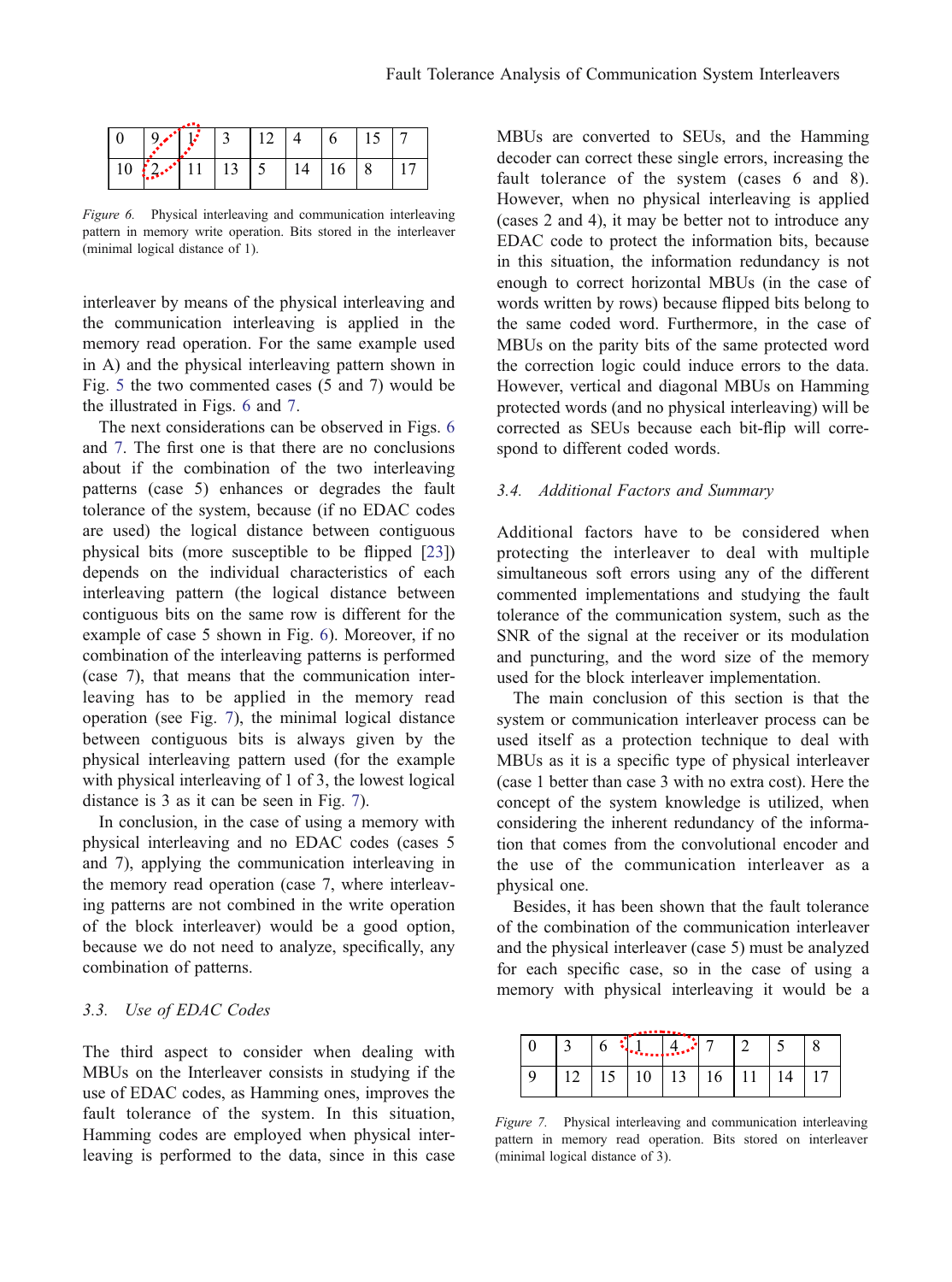<span id="page-7-0"></span>good option to apply the communication interleaving pattern in the memory read operation (case 7), what means not to combine the two patterns. Also, if an EDAC code is utilized too it would be better to combine it with the use of physical interleaver (case 8 versus case 4). In this situation, combining the two interleaver patterns and EDAC codes or not combining them (case 6 versus case 8) would have no fault tolerance differences against MBUs on the block interleaver (in the case of physical interleaving greater than the MBU size), because if the physical interleaving is higher than the MBU size the EDAC codes can correct the errors, so it is irrelevant if the bits on the interleaver are stored using the combination or not of the two interleaving patterns.

Note that the conclusions commented for the interleaver at the transmitter side could be, obviously, extrapolated to the deinterleaver used in the receiver side directly, considering that it performs the dual operation. So, for example, if we conclude that it is better to apply the interleaving pattern before writing the memory in the interleaver side, that would mean that it would be better to apply the deinterleaving pattern in the memory read operation at the receiver side. Table 2 illustrates the equivalence between cases described in Table [1](#page-3-0) for the interleaver at the transmitter side (second column) and the deinterleaver at the receiver side (third column).

Table 2. Duality between interleaver and deinterleaver.

| Description                                                    | Interleaver | Deinterleaver |
|----------------------------------------------------------------|-------------|---------------|
| Write operation, no physical<br>interleaving and no EDAC codes | Case 1      | Case 3        |
| Write operation, no physical<br>interleaving and EDAC codes    | Case 2      | Case 4        |
| Read operation, no physical<br>interleaving and no EDAC codes  | Case 3      | Case 1        |
| Read operation, no physical<br>interleaving and EDAC codes     | Case 4      | Case 2        |
| Write operation, physical<br>interleaving and no EDAC codes    | Case 5      | Case 7        |
| Write operation, physical<br>interleaving and EDAC codes       | Case 6      | Case 8        |
| Read operation, physical<br>interleaving and no EDAC codes     | Case 7      | Case 5        |
| Read operation, physical<br>interleaving and EDAC codes        | Case 8      | Case 6        |

Table 3. Rate-dependent parameters 9Standard 802.11a).

| Data<br>rate<br>(Mbps) | Modulation  | Coding<br>rate | Coded bits per<br>OFDM symbol<br>$(N_{CBPSC})$ | Data bits per<br><b>OFDM</b><br>symbol<br>$(N_{DBPSC})$ |
|------------------------|-------------|----------------|------------------------------------------------|---------------------------------------------------------|
| 6                      | <b>BPSK</b> | 1/2            | 48                                             | 24                                                      |
| 9                      | <b>BPSK</b> | 3/4            | 48                                             | 36                                                      |
| 12                     | <b>OPSK</b> | 1/2            | 96                                             | 48                                                      |
| 18                     | <b>OPSK</b> | 3/4            | 96                                             | 72                                                      |
| 24                     | 160AM       | 1/2            | 192                                            | 96                                                      |
| 36                     | 160AM       | 3/4            | 192                                            | 144                                                     |
| 48                     | 64OAM       | 2/3            | 288                                            | 192                                                     |
| 54                     | 64OAM       | 3/4            | 288                                            | 216                                                     |

### 4. Case Study and Simulation Results

The interleaver module of the 802.11a Wireless communication system has been selected as case study in order to obtain simulation results that prove the main conclusions of the previous section.

The 802.11a communication system can operate at different rates, so different puncturing rates and modulations are defined in the standard [\[24](#page-15-0)] as it can be seen in Table 3.

The interleaving pattern of the 802.11a communication system performs two permutations. The first one is usually based on a bit-wise block interleaver with 16 rows and  $N_{CBPSC}/16$  columns and the second one is only applied to QAM modulations type. As it has been commented these permutations can be used themselves to increase the fault tolerance of the whole system against MBUs on the block interleaver, using the communication interleaving as physical one when it is applied in the write operation of the interleaver module. Simulation results related with the addition of physical interleaving enhancement to the block interleaver will be presented too for the case study of the 802.11a communication system.

Due to the characteristics of the information processed by the block interleaver that comes from the convolutional encoder [\[8](#page-15-0), [24](#page-15-0), [25](#page-15-0)] and the more probable MBU patterns [\[23](#page-15-0)], the higher the logical distance between contiguous physical bits is the more powerful the Viterbi decoder is to overcome from simultaneous soft errors. Therefore, physical interleaving has to be applied to the bits stored in the block interleaver that come from the convolutional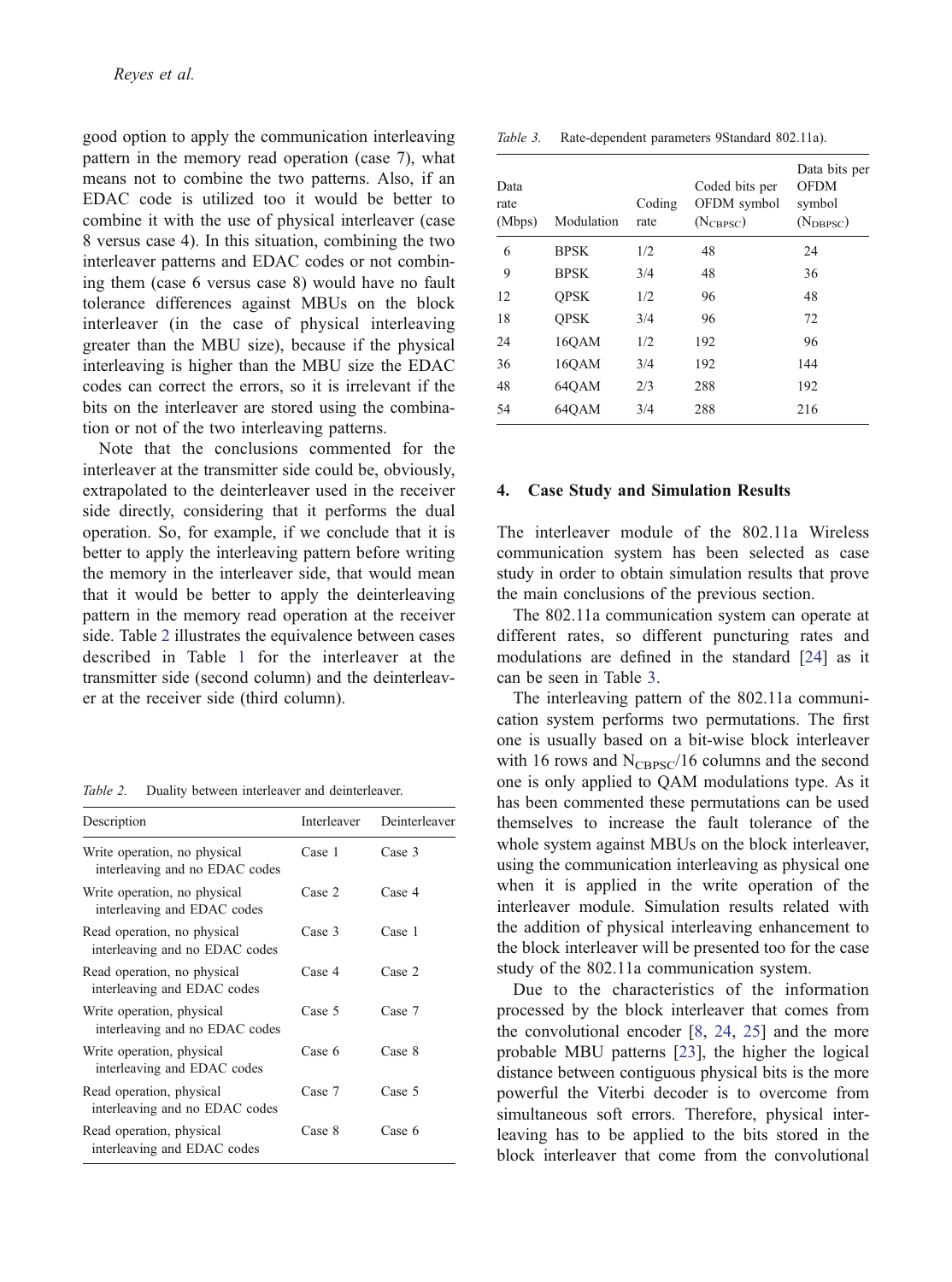<span id="page-8-0"></span>

| Table 4. | Simulation specifications. |  |
|----------|----------------------------|--|
|----------|----------------------------|--|

| Specifications                                        |                                          |
|-------------------------------------------------------|------------------------------------------|
| Information packet size (bytes)                       | 100 bytes                                |
| Number of packets per simulation                      | 1,000 packets/simulation                 |
| Number of simulations performed<br>to average results | 10 simulations/result                    |
| Block interleaver word size (bits)                    | Different cases: 3,4,8,12<br>and 16 bits |
| MBU sizes (bits)                                      | 2, 3 and 4 bits                          |
| Fault injection side                                  | Deinterleaver (receiver)                 |
| $SNR$ (dB)                                            | Depending on the<br>modulation used      |
| Channel noise                                         | <b>AWGN</b>                              |
| Physical interleaving pattern                         | 1 of 4 (when it is applied)              |

encoder. If this physical distance introduced to contiguous logical bits is made by means of applying the communication interleaving pattern in the memory write operation, the ability to recover from simultaneous soft errors will depend on the specific communication interleaving pattern used (defined in the standard [\[24](#page-15-0)], for the 802.11a case study), the word size of the block interleaver memory and the used puncturing rate (that introduces some kind of weakness in the transmitted sequence because of the deletion of some of the output bits of the convolutional encoder). Moreover, other parameters as the SNR of the signal at the receiver must be considered too.

To perform the simulations a whole Matlab description of the 802.11a communication system has been

| 0  | 16 | 32 |
|----|----|----|
| 1  | 17 | 33 |
| 2  | 18 | 34 |
| 3  | 19 | 35 |
| 4  | 20 | 36 |
| 5  | 21 | 37 |
| 6  | 22 | 38 |
| 7  | 23 | 39 |
| 8  | 24 | 40 |
| 9  | 25 | 41 |
| 10 | 26 | 42 |
| 11 | 27 | 43 |
| 12 | 28 | 44 |
| 13 | 29 | 45 |
| 14 | 30 | 46 |
| 15 | 31 | 47 |

| 16 | 32 | 1  |
|----|----|----|
| 33 | 2  | 18 |
| 3  | 19 | 35 |
| 20 | 36 | 5  |
| 37 | 6  | 22 |
|    | 23 | 39 |
| 24 | 40 | 9  |
| 41 | 10 | 26 |
| 11 | 27 | 43 |
| 28 | 44 | 13 |
| 45 | 14 | 30 |
| 15 | 31 | 47 |
|    |    |    |

*4-bit words*

*3-bit words*

|    | 16 | 32 |    |    | 33 |    | 18 |
|----|----|----|----|----|----|----|----|
| 34 | ື  | 19 | 35 |    | 20 | 36 | 5  |
| 21 | 37 | 6  | 22 | 38 |    | 23 | 39 |
| 8  | 24 | 40 | 9  | 25 | 41 | 10 | 26 |
| 42 |    | 27 | 43 | 12 | 28 | 44 | 13 |
| 29 | 45 | 14 | 30 | 46 | 15 | 31 | 47 |

*8-bit words*

|    | 16 | 32 |          |    | 33 |    | 10       | 34 | ື  | 19 | 35 |
|----|----|----|----------|----|----|----|----------|----|----|----|----|
|    | 20 | 36 | J        |    | 37 |    | ົດ<br>22 | 38 |    | 23 | 39 |
|    | 24 | 40 |          | 25 | 41 | 10 | 26       | 42 |    |    | 43 |
| '' | 28 | 44 | 12<br>10 | 29 | 45 | 14 | 30       | 46 | 15 | ບ≀ | 47 |

|        | 16            | $\sim$<br>ےں |              | $\sim$                | $\sim$<br>ບບ |    | 18                   | 34 |    | 19 | 35<br>ບປ |    | 20                   | 36 |      |
|--------|---------------|--------------|--------------|-----------------------|--------------|----|----------------------|----|----|----|----------|----|----------------------|----|------|
| $\sim$ | $\sim$<br>ັບເ |              | $\sim$<br>22 | 38                    |              | 23 | 39                   |    | 24 | 40 |          | 25 |                      | 10 | 26   |
| 42     |               | $\sim$       | 43           | $\overline{A}$<br>ے ا | 28           | 44 | $\overline{A}$<br>10 | 29 | 45 | 14 | 30       | 46 | $\overline{A}$<br>ΙV | ັ  | $-1$ |

*16-bit words*

Figure 8. Different word sizes  $(3, 4, 8, 12, 10, 16)$  bits) for interleaver module of 802.11a and BPSK modulation.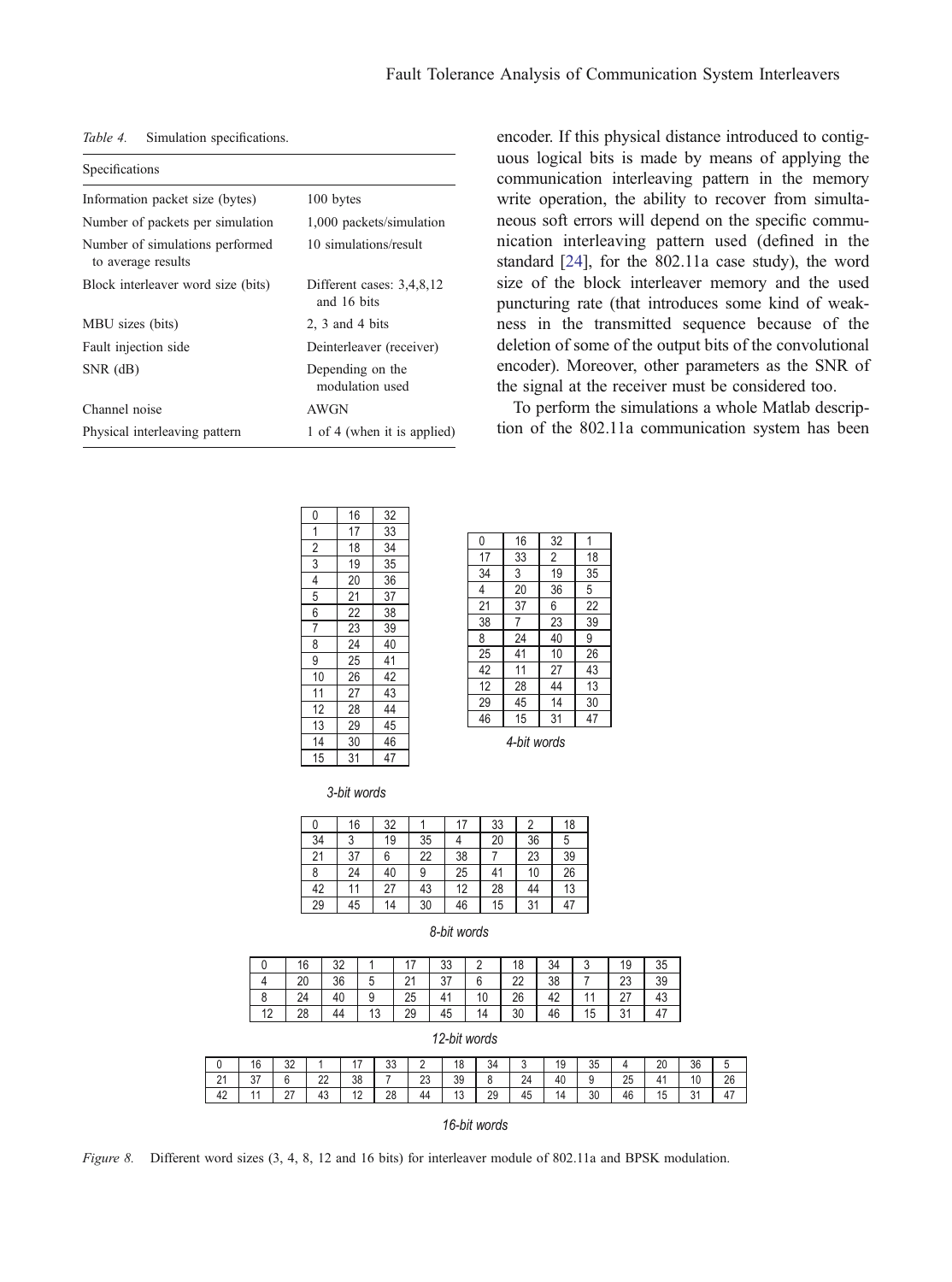used [\[8](#page-15-0)], where an MBU generator with similar patterns to those described in [\[23](#page-15-0)] has been developed.

Because of different modulations and puncturing rates are defined in the standard, one swept of the SNR of the signal at the receiver has been implemented for each modulation in order to find the minimum SNR that assures an acceptable packet error rate (PER) at the receiver (in absence of MBUs), similar to the one that the 802.11a systems would operate for each transmission rate or modulation. This has been made in order to see the fault tolerance capacity against MBUs on deinterleaver. Sets of 1000 random packets of 100 bytes for each simulation and MBUs of 2, 3 and 4 bit-flips have been inserted into each packet. Each simulation has been repeated 10 times to obtain an average result.

All the simulations have been performed based on the mentioned specifications that are summarized in Table [4](#page-8-0).

It must be noticed that the fault injection has been performed on the deinterleaver module (at the receiver side) because if bit flips are injected on the interleaver (transmitter side) their effects could be modified by the channel when they are sent from the transmitter to the receiver.

## 4.1. Memory Without Physical Interleaving

The first simulation focuses on cases 1 and 3 (see Table [1](#page-3-0)), where the only fault tolerant mechanism to deal with MBUs is the Communication interleaving pattern (no EDAC codes and no physical interleaving) applied in the write (case 1) or in the read (case 3) operation of the block interleaver. In this situation, the system knowledge of the convolutional code stored in the interleaver, the interleaving pattern (defined at standard [\[24](#page-15-0)]) and the word size of the block interleaver could be combined in order to increase the fault tolerance of the whole system in the case of MBUs on the interleaver, applying the interleaving pattern in the memory write operation (case 1).

The higher the logical distance is the more probable to recover from errors, (characteristic of the convolutional encoder). In Fig. [8](#page-8-0) and Table 5, the minimal logical distances between adjacent memory positions for different block interleaver word sizes (3, 4, 8, 12 and 16 bits) and modulations are illustrated.

The analysis of the fault tolerance of the different block interleaver word sizes, illustrated in Table 5, reveals that a word size of 8 bits could be selected as the optimum value, with the exception of BPSK modulation where the 16-bit word shows a bigger minimal logical distance. In order to prove the commented considerations several fault injections campaigns of 2, 3 and 4-bit MBUs on deinterleaver (deinterleaving pattern applied in the memory read operation, equivalent to the case 1 for interleaver at transmitter side, see Table [2](#page-7-0)) have been implemented for the all the memory word sizes and modulations illustrated in Table 5. Figure [9](#page-10-0) shows some results in average number of erroneous information packets after the Viterbi decoder for 8-bit, 12- and 16-bit word sizes, and a set of the modulations and puncturing rates defined at standard, those that have a puncturing rate of R1/2 (see Table [3](#page-7-0)).

As it can be observed from Fig. [9](#page-10-0) a quasi-optimal word size for the block interleaver (and deinterleaver) can be found for each specific Communication interleaving pattern (in order to obtain a more fault tolerant system against MBUs on interleaver/deinterleaver). In the case of 802.11a, a word size of 8 bits can be selected as the optimal one. So the rest of the simulation results will be obtained using a block interleaver of 8-bit words.

Simulation results in average number of erroneous information packets for all the modulations defined in the 802.11a standard have been obtained and represented in Fig. [10](#page-10-0) and Fig. [11](#page-11-0), applying the deinterleaving pattern in the memory read operation (solid lines, case 1 of deinterleaver column in Table [2](#page-7-0)) and in the write one (dotted lines, case 3 of deinterleaver column in Table [2](#page-7-0)) in order to compare the results. It must be noted that the fault injection has been performed on the deinterleaver module and in such case, applying the deinterleaving pattern in the memory write operation means that the content of the deinterleaver is logically ordered (the opposite than for the case of the interleaver on the transmitter

Table 5. Minimal logical distance of adjacent memory positions.

| Modulation  | 3-bits | 4-bits | 8-bit | $12$ -bit                   | 16-bits |
|-------------|--------|--------|-------|-----------------------------|---------|
| <b>BPSK</b> |        |        | 3     | 4                           |         |
| <b>OPSK</b> | 16     | 16     | 16    | $\mathcal{D}_{\mathcal{L}}$ | 13      |
| 16OAM       | 16     | 16     | 16    |                             | 16      |
| 64OAM       | 16     | 16     | 16    | 16                          |         |
|             |        |        |       |                             |         |

Modulations defined at 802.11a standard and different word sizes.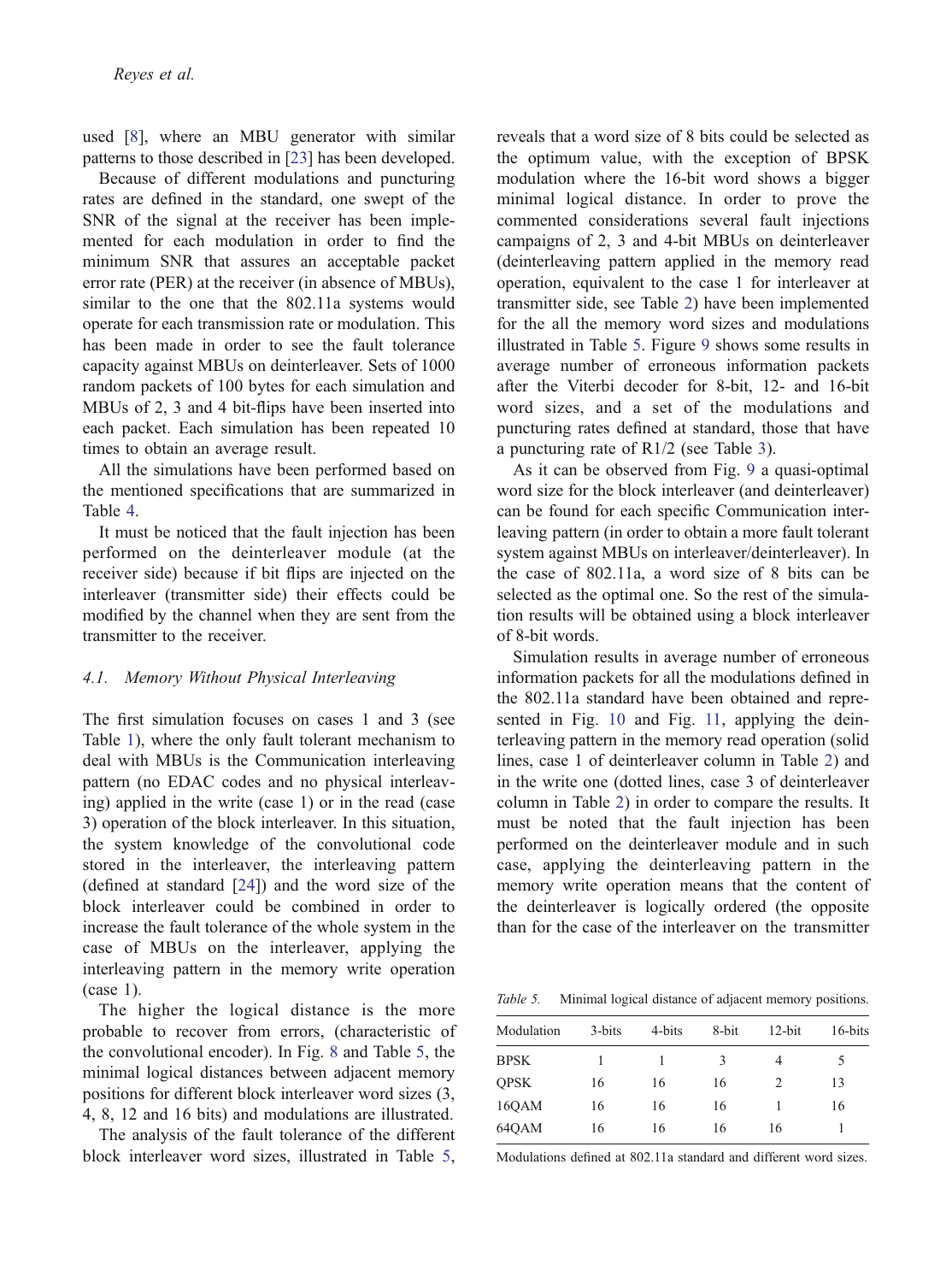<span id="page-10-0"></span>

Figure 9. Average number of erroneous packets. Different block interleaver word sizes, modulations and MBU sizes.



Figure 10. Average number of erroneous information packets for different modulations and deinterleaver pattern in write or in read operation (R1/2, except for 64QAM with R2/3).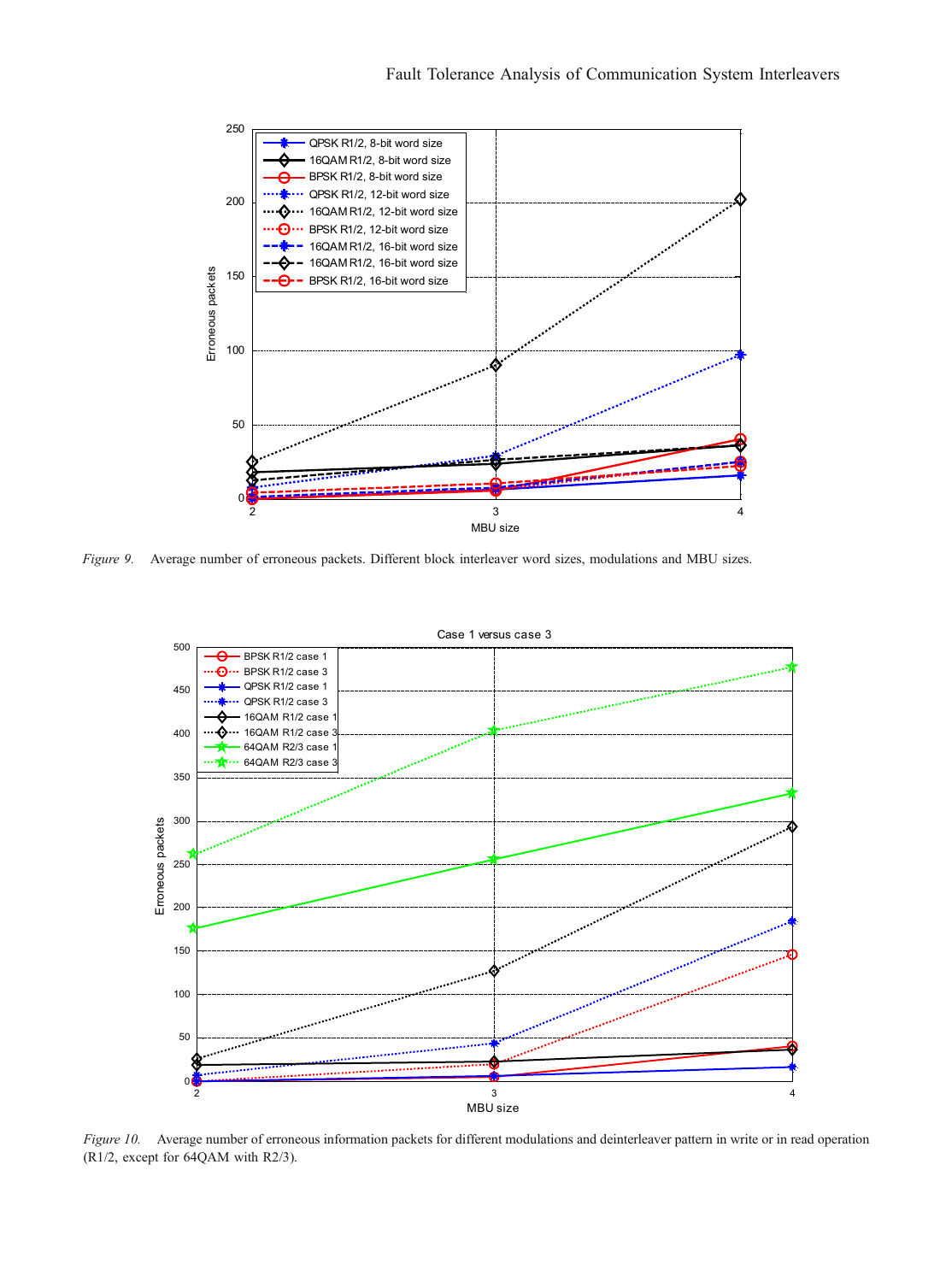<span id="page-11-0"></span>

Figure 11. Average number of erroneous information packets, different modulations and deinterleaver pattern in write or in read operation (R3/4).



Figure 12. Error reduction percentage of case 1 vs. case 3.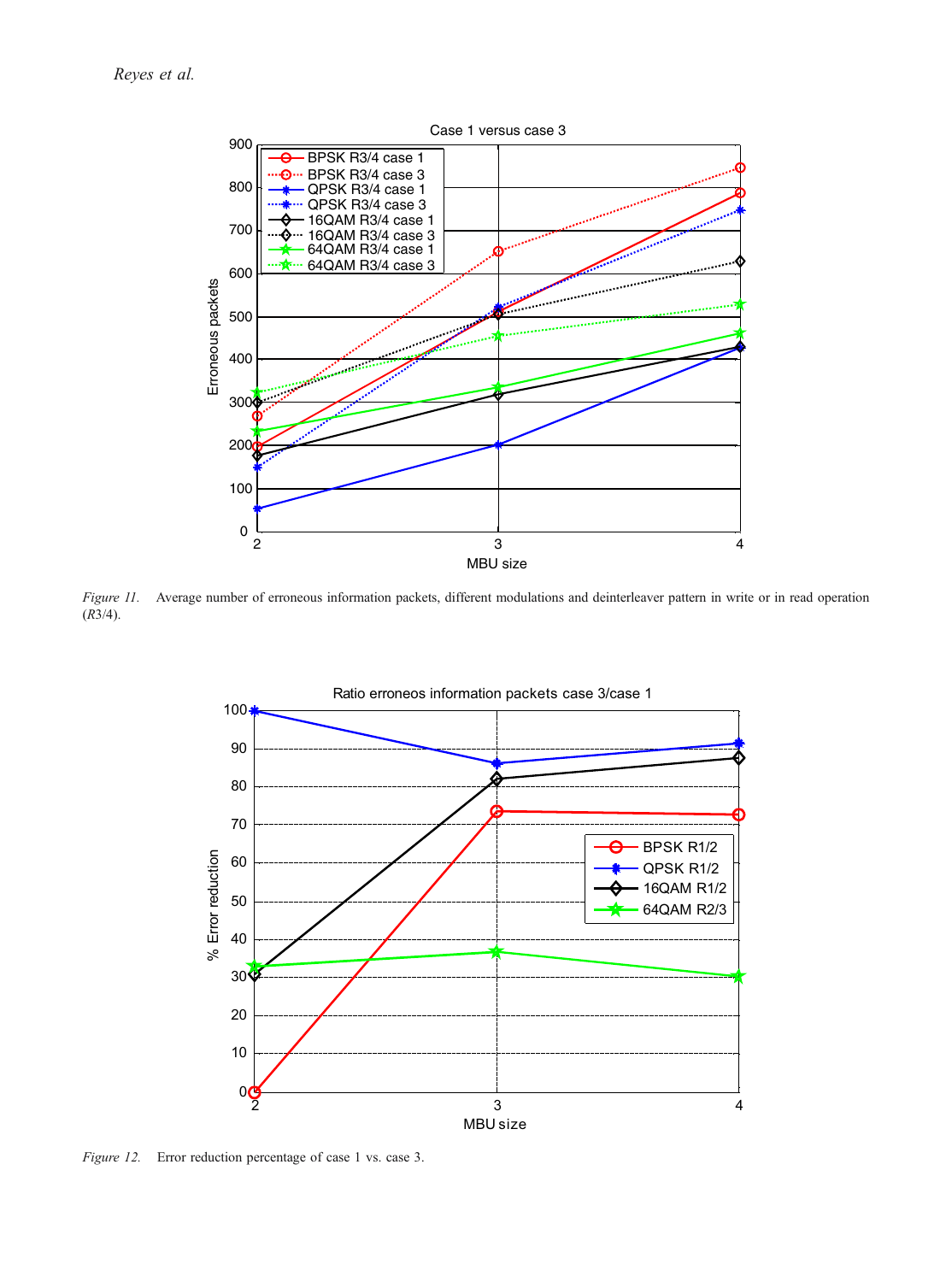<span id="page-12-0"></span>side) and if it is applied in the read operation the content of the deinterleaver is disordered.

Figure [10](#page-10-0) illustrates the results for the lowest puncturing rates of all the modulations defined in the standard  $(R=1/2)$ , except for the 64-QAM modulation) and shows that the option of applying the deinterleaving pattern in the memory read operation (or the interleaving pattern in the memory write operation, that means case 1 of Table [2](#page-7-0)) has better results than applying the deinterleaving pattern in the write operation (case 3 of deinterleaver column of Table [2](#page-7-0), dotted lines). The higher puncturing rate of the 64-QAM modulation  $(R=2/3)$ , see standard specifications [\[24](#page-15-0)]) justifies the higher average number of erroneous packets for this modulation due to the deletion of bits in order to transmit data at higher rates.

In Fig. [11](#page-11-0) similar results to the ones shown in Fig. [10](#page-10-0) are illustrated, but, in this case, they have been obtained for the higher puncturing rate of each of the modulations defined in the 802.11a standard  $(R=3/4)$ ; see Table [3](#page-7-0)).

From Fig. [11](#page-11-0), it can be seen that in the case of higher puncturing rates (Figs. [10](#page-10-0) and [11](#page-11-0) 64QAM modulation) the fault tolerance of the system against MBUs on deinterleaver is decreased for every used modulation.

In Figs. [10](#page-10-0) and [11](#page-11-0) it can be seen that block deinterleaver (or interleaver) implementation of case 1 (solid line, deinterleaver pattern in memory read operation) has better effectiveness results against MBUs than the implementation of case 3 (dotted lines, deinterleaver pattern in memory write operation). That means that when no extra protection mechanisms against multiple simultaneous soft errors are used to protect the block deinterleaver (or interleaver) the communication interleaving pattern can be used itself as a protection technique similar to the use of physical interleaving enhancement. Moreover, in order to see the reduction percentage of erroneous packets of case 1 versus case 3, Fig. [12](#page-11-0) has been obtained.

The results illustrated in Fig. [12](#page-11-0) have been obtained considering that for each modulation the



Figure 13. Case 7 (dotted lines) vs. case 3 (solid lines) on the deinterleaver side, distinct transmission rates or modulations.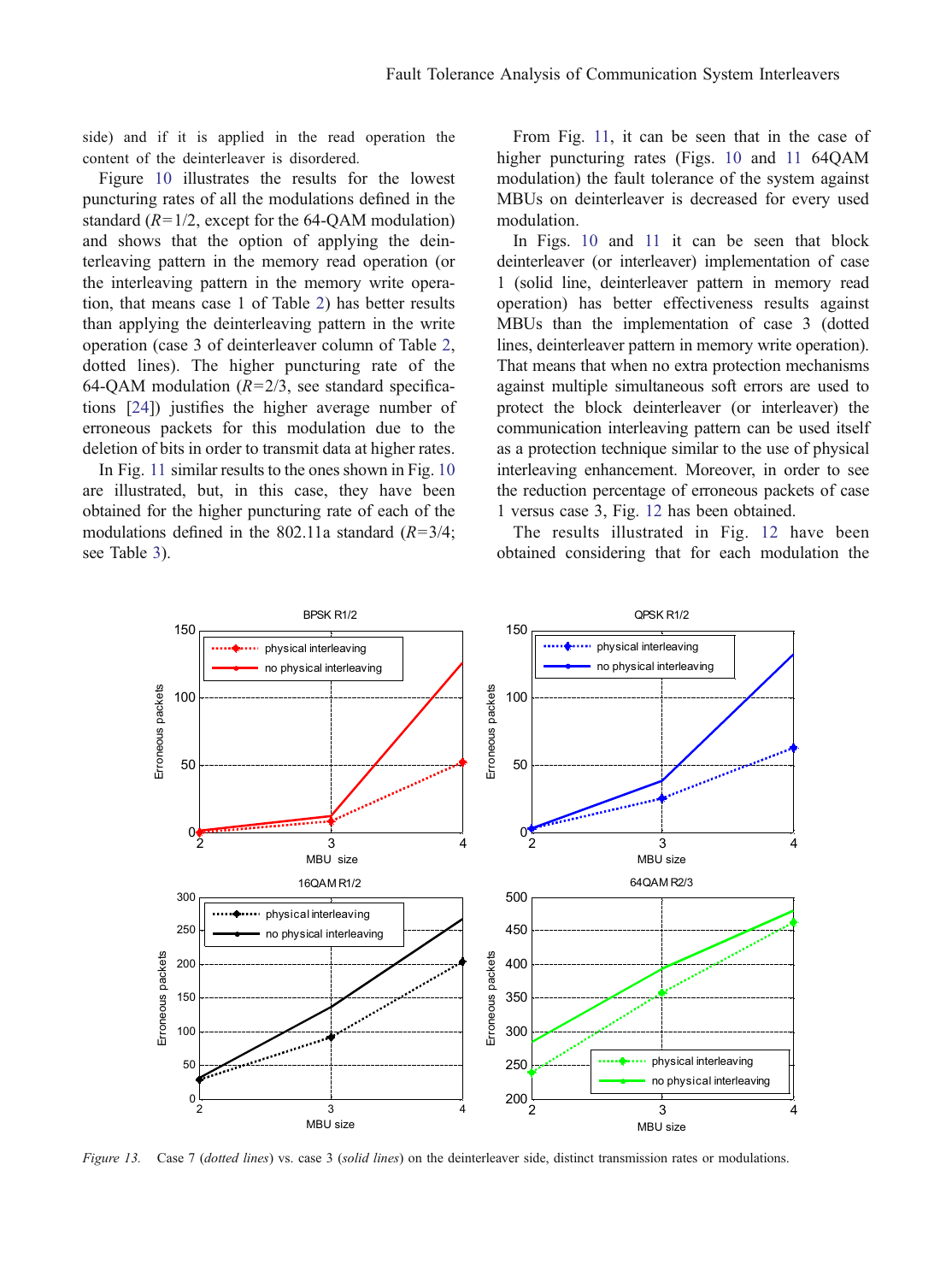<span id="page-13-0"></span>

Figure 14. Case 5 (dotted lines) vs. case 1 (solid lines) on deinterleaver side, distinct transmission rates or modulations.

erroneous packet results for case 3 represent the 100% of errors and the difference between erroneous information packets of case 3 and case 1, in percentage, corresponds to the error reduction for each case. As it can be analyzed, except for the case of BPSK and 2-bit MBU size where no error reduction is observed (due to the reduced interleaver depth), the minimum error reduction percentage observed is higher than 30% for the case of 64-QAM modulation, that has a puncturing rate of R2/3.

## 4.2. Memory with physical interleaving (Cases 5 to 8)

Simulation results, taking into account that the block interleaver can be implemented using a memory with physical interleaving, are shown in Figs. [13](#page-12-0) and 14, where the combination or not of physical and communication interleaving patterns are shown and compared with the results obtained when no physical interleaving is applied, for different modulations. The results have been obtained considering the same specifications shown in Table [4](#page-8-0) and a set of the modulations and rates shown in Table [3](#page-7-0) (defined in the 802.11a standard) for a physical interleaving pattern of 1 of 4 (that means higher than the maximum MBU size injected).

Figure [13](#page-12-0) shows the comparison between using or not a memory with physical interleaving when the deinterleaver pattern is applied in the memory write operation (case 7 versus case 3 of deinterleaver column

Table 6. Effectiveness analysis of different Interleaver implementations.

| Cases         | Fault tolerance       | Extra cost    |
|---------------|-----------------------|---------------|
| Case 1        | Good                  | No extra cost |
| Case 3        | Bad                   | No extra cost |
| Cases 2 and 4 | Depending on the case | Average       |
| Case 5        | Depending on the case | Low           |
| Case 7        | Good                  | Low           |
| Cases 6 and 8 | Excellent             | High          |
|               |                       |               |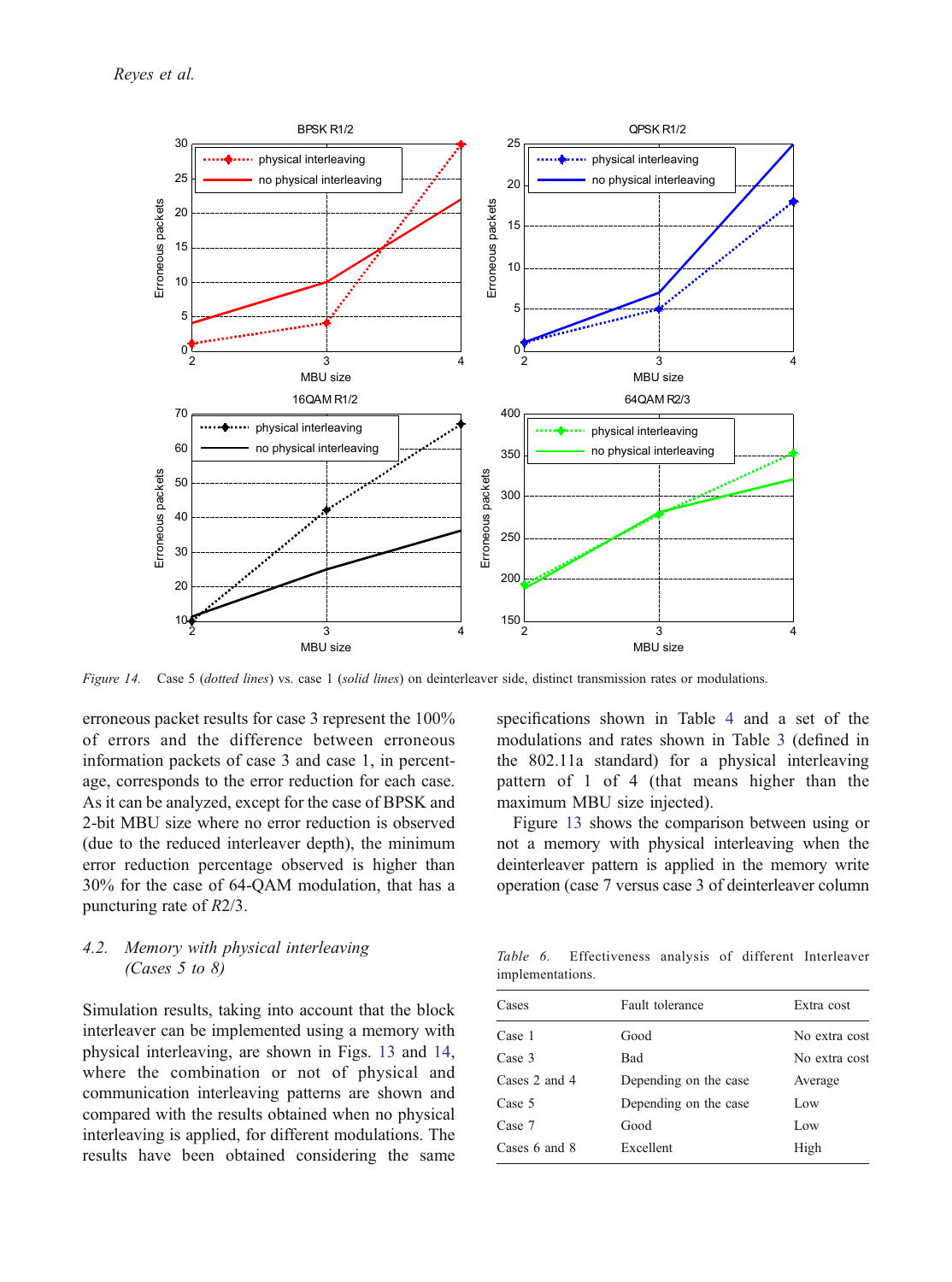<span id="page-14-0"></span>in Table [2](#page-7-0)). In this case, the use of physical interleaver (case 7, dotted lines) increases the fault tolerance of the system with respect to its absence (case 3, solid lines), reducing the average number of erroneous information packets after the Viterbi decoder, as it can be observed from the plots of each modulation. These results are independent of the communication interleaving pattern, that means that they only depends on the physical interleaving pattern applied, and they could be better if EDAC codes are applied too, because in this case, if the physical pattern is larger than the MBU size, the correction logic of the decoder could correct the error before the data comes to the Viterbi decoder. As it can be seen in the figure, the use of physical interleaving enhances the fault tolerance of the system what is more visible as we move to higher MBU sizes (for the case of modulations with puncturing rates of  $R=1/2$ , BPSK, QPSK and 16QAM). However, and due to the puncturing applied to the information bits transmitted (deletion of some of the data bits before transmitting them) if a puncturing rate different of  $R=1/2$  (that means no deletion of any data bit) is used, the commented enhancement of the fault tolerance when the MBU size increases is not observed (see fourth graphic of Fig. [13](#page-12-0), 64QAM modulation and  $R=2/3$ ).

However, when the communication interleaving pattern is applied in the memory read operation of the deinterleaver block (that means that the content of the deinterleaver is disordered based on the communication interleaving pattern) it would be better not to use a memory with physical interleaving, because in such situation, the fault tolerance of the whole communication system against MBUs on deinterleaver (or interleaver) should be studied for each specific combination of patterns. Figure [14](#page-13-0) shows the results for the commented case, where it can be seen if the combination of the two interleaving patterns (dotted lines, case 5 of deinterleaver column in Table [2](#page-7-0)) is better or worse than the no combination (solid lines, case 1 of deinterleaver column in Table [2](#page-7-0)) depending on the specific case and communication pattern (compare results for QAM and PSK modulations).

Therefore, the main conclusions commented in section [3](#page-3-0), for a general case, have been validated for the case study of the 802.11a communication system.

Table [6](#page-13-0) summarizes the effectiveness results of the different implementations and combinations analyzed and an estimation of the extra cost of each case is illustrated. To this end, we have considered that the extra cost of physical interleaving is lower than the extra cost of EDAC codes inclusion. So low extra cost is obtained when physical interleaving is added to the memory, an average cost overhead when Hamming or any EDAC code is selected and, in case of combining Hamming codes and physical interleaving, a higher cost is introduced in the final design.

#### 5. Conclusions and Future Work

In this paper different communication block interleaver implementations have been analyzed and compared in terms of effectiveness results against multiple soft errors. The main idea behind the implementations compared consists in using the system knowledge of the communication system (in this case, the knowledge that the data processed by the interleaver comes from a convolutional encoder) in order to use the communication interleaving pattern itself as physical interleaving pattern (usually employed to protect memories against soft errors). Therefore, the main conclusions obtained are the next ones:

- & The communication interleaving pattern can be used to protect the block interleaver (and deinterleaver) memory content against multiple soft errors.
- The word size of the block interleaver memory has influence in the fault tolerance effectiveness results, and a specific study for each communication system must be made in order to find the best word size.
- The combination of the communication interleaving pattern with a physical one in the content of the block interleaver (and deinterleaver) is not a good option because the fault tolerance against MBUs depends on each specific combination.

As future work, other communication system modules will be analyzed or protected against SEUs and MBUs using the concept of system knowledge. In particular, a GNSS signal processor is being analyzed in order to protect it with similar fault tolerance to TMR or EDAC codes but with lower area cost.

#### References

1. C. W. Slayman, "Cache and Memory Error Detection, Correction and Reduction Techniques for Terrestrial Servers and Workstations", IEEE Transactions on Device and Material Reliability, vol. 5, no. 3, September 2005, pp. 397–404.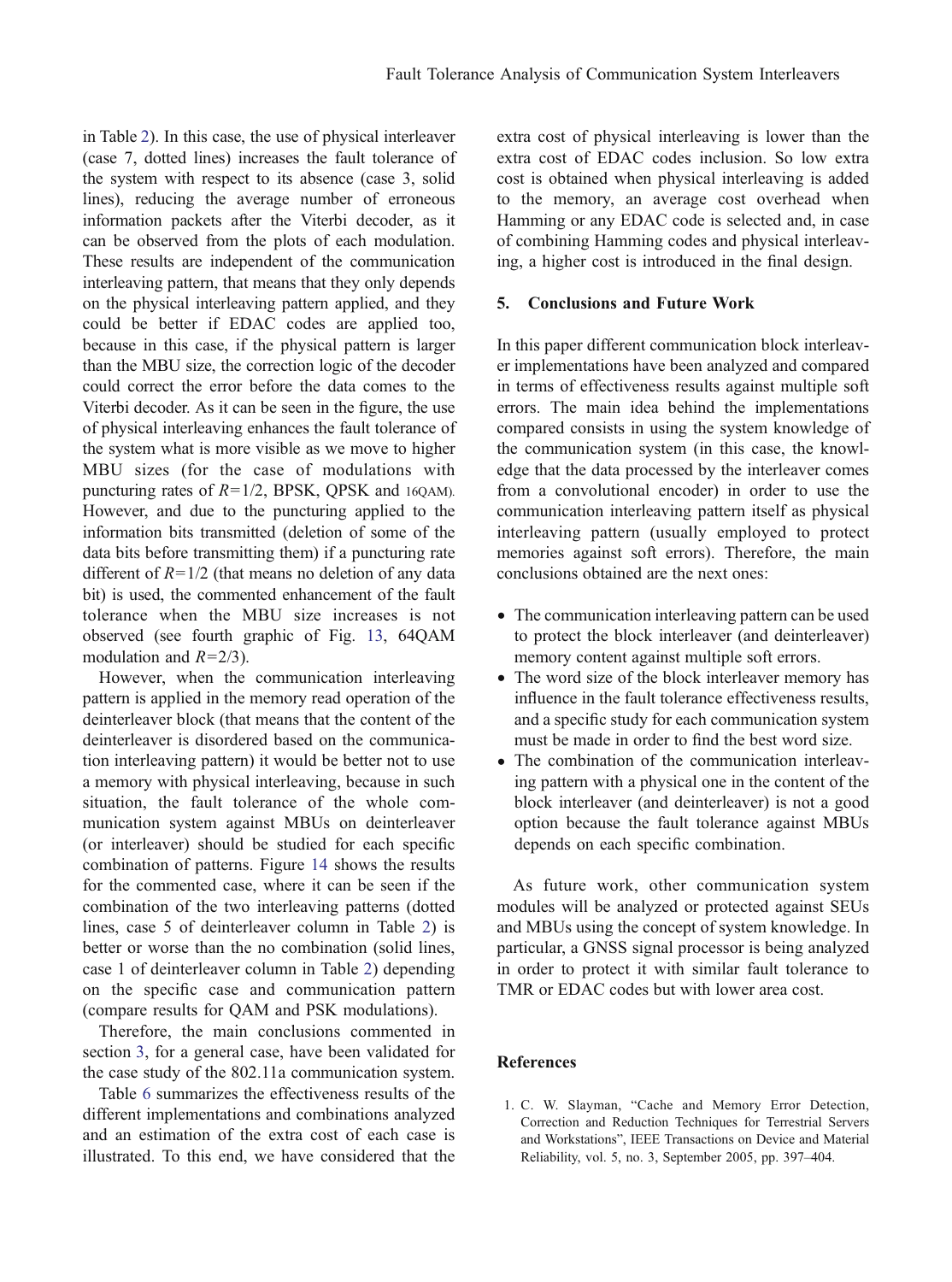- <span id="page-15-0"></span>2. D. Schrimpf, D.M. Fleetwood, "Radiation effects and soft errors in integrated circuits and electronic devices", Eds., World Scientific Publishing, Singapore 2004.
- 3. J. E. Mazur, "An Overview of the Space Radiation Environment", The Aerospace Corporation Magazine of Advances in Aerospace Technology', vol. 4, no. 2, Summer 2003.
- 4. R. Baumann, "Soft Errors in Advanced Computer Systems" IEEE Des. Test Comput., vol. 22, no. 3, May 2005, pp. 258– 2618.
- 5. M. Nicolaidis, "Design for Soft Error Mitigation", IEEE Transactions on Device and Material Reliability, vol. 5, no. 3, September 2005, pp. 405–418.
- 6. W. Heidergott, "SEU Tolerant Device, Circuit and Processor Design" DAC 2005, June 13–17, 2005, pp. 5–10, Anaheim, CA, USA. Copyright 2005 ACM 1-59593-058-2/05/0006.
- 7. E. C. Regla, V. K. Konangi, M. A. Seibert, "Protocols for inter-satellite communication in a formation flying system" 20th AIAA International Communication Satellite Systems Conference and Exhibit, 12–15 May 2002, Montreal, Quebec, Canada.
- 8. J. Heiskala, J. Terry, "OFDM Wireless LANs: A Theoretical and Practical Guide." SAMS.
- 9. P. Reyes, P. Reviriego, J.A. Maestro, O. Ruano, "A new Protection Technique for Finite Impulse Response (FIR) Filters in the Presence of Soft Errors", IEEE International Symposium on Industrial Electronics, ISIE 2007, June 4–7, 2007, pp. 3328– 3333, Vigo (Spain).
- 10. P. Reyes, P. Reviriego, J.A. Maestro, O. Ruano, "New Protection Techniques against SEUs for Moving Average Filters in a Radiation Environment", IEEE Trans. Nucl. Sci., vol. 54, no.4, August 2007, pp. 957–964.
- 11. P. Reyes, P. Reviriego, O. Ruano, J.A. Maestro, "Efficient Structures for the Implementation of Moving Average Filters in the Presence of SEUs. using System Knowledge", the 2006 Radiation Effects on Components and Systems Workshop, RADECs 06, September 27–31th, Athens, (Greece).
- 12. P. Reviriego, P. Reyes, J.A. Maestro, O. Ruano, "System Knowledge-Based Techniques against SEUs for Adaptive Filters", the 2007 Radiation Effects on Components and Systems Workshop, RADECs 07, September 10–14, 2007 Deauville (France).
- 13. P. J. Meaney, S.B. Swaney, P.N. Sanda, L. Spainhower, "IBM z990 Soft Error Detection and Recovery", IEEE Transactions on Device and Materials Reliability, vol.5, no. 3, September 2005, pp. 419–427.
- 14. F. G. Lima, S. Rezgui, E. Cota, L. Carro, M. Lubaszewski, R. Velazco, R. Reis. "Designing and Testing a Radiation Hardened 8051-like Micro-controller", 13th Symposium on Integrated Circuits and Systems Design, 18–24 September, 2000, pp. 250–260 (SBCCI'00).
- 15. Z. Stamenković, C. Wolf, G. Schoof, J. Gaisler, "An Implementation Study on Fault Tolerant LEON-3 Processor System" D & R Industry Articles, [http://www.us.design-reuse](http://www.us.design-reuse.com/articles/article15502.html). [com/articles/article15502.htm](http://www.us.design-reuse.com/articles/article15502.html)l.
- 16. A. Reddy, P. Banarjee, "Algorithm Based fault detection for signal processing applications", IEEE Trans. Comput., vol. 39, no. 10, October 1990, pp. 1304–1308.
- 17. B. Shim, N. R. Shanbhag, S.Lee, "Energy-Efficient Soft Error-Tolerant Digital Signal Processing", IEEE Trans. Very

Large Scale Integr. (VLSI) Syst., vol. 14, no. 4, April 2006, pp. 336–348.

- 18. E. Schüler, L. Carro, "Reliable digital circuits design using Sigma-Delta modulated signals" 20th IEEE International Symposium on Defect and Fault Tolerance in VLSI Systems, 3–5 October 2005, pp. 314–324.
- 19. E. Schüler, D. S. Farenzena, L. Carro, "Evaluating Sigma-Delta modulated signals to develop fault-tolerant circuits", Eleventh IEEE European Test Symposium, 21–24 May 2006, pp. 137– 144 (ETS'06).
- 20. K. D. Wolfram, H. J. Bloom, "New Radiation- Hardened High-Speed Serial Data Bus For Satellite Onboard Communications" IEEE International Symposium on Geoscience and Remote Sensing, 2004. IGARSS 04. vol. 1, 20–24 September 2004.
- 21. J.B. Destro-Filho, D. W. Matolak, "Effects of Single Event Upsets on Satellite Communications: Issues for Blind Equalizer Design", 6th European Conference on Radiation and Its Effects on Components and Systems, 10–14 September 2001.
- 22. E. Tell, D. Liu, "A Hardware Architecture for a multi block interleaver", IEEE International Conference on Circuits and Systems for Communications, June 30–July 2, 2004, Moscow, Russia.
- 23. D. Radaelli, H. Puchner, S. Wong, S. Daniel, "Investigation of Multi-Bit Upsets in a 150 nm Technology SRAM Device", IEEE Trans. Nucl. Sci., vol. 52, no. 6, December 2005, pp. 2433– 2437.
- 24. "Part 11: Wireless LAN Medium Access Control (MAC) and Physical Layer (PHY) specifications High-speed Physical Layer in the 5 GHz Band" LAN/MAN Standards Committee of the IEEE Computer Society. Adopted by the ISO/IEC and redesignated as ISO/IEC 8802-11:1999/Amd 1:2000(E).
- 25. T.H. Meng, B. McFarland, D. Su and J. Thomson, "Design and Implementation of an All-CMOS 802.11a Wireless LAN Chipset", IEEE Communications Magazine, Topics in Circuits for Communications, vol. 41, no. 8, August 2003, pp. 160–168.



Pilar Reyes holds a M.Sc. in Telecommunication Engineering (2004) from Universidad de Sevilla, as well as a degree in Industrial Engineering (2000) from Universidad de Córdoba. She has been a researcher with Anafocus, working on the design an implementation of a Vision System on Chip. Currently, she is a full-time researcher at Universidad Antonio de Nebrija, as well as a Ph.D. candidate.